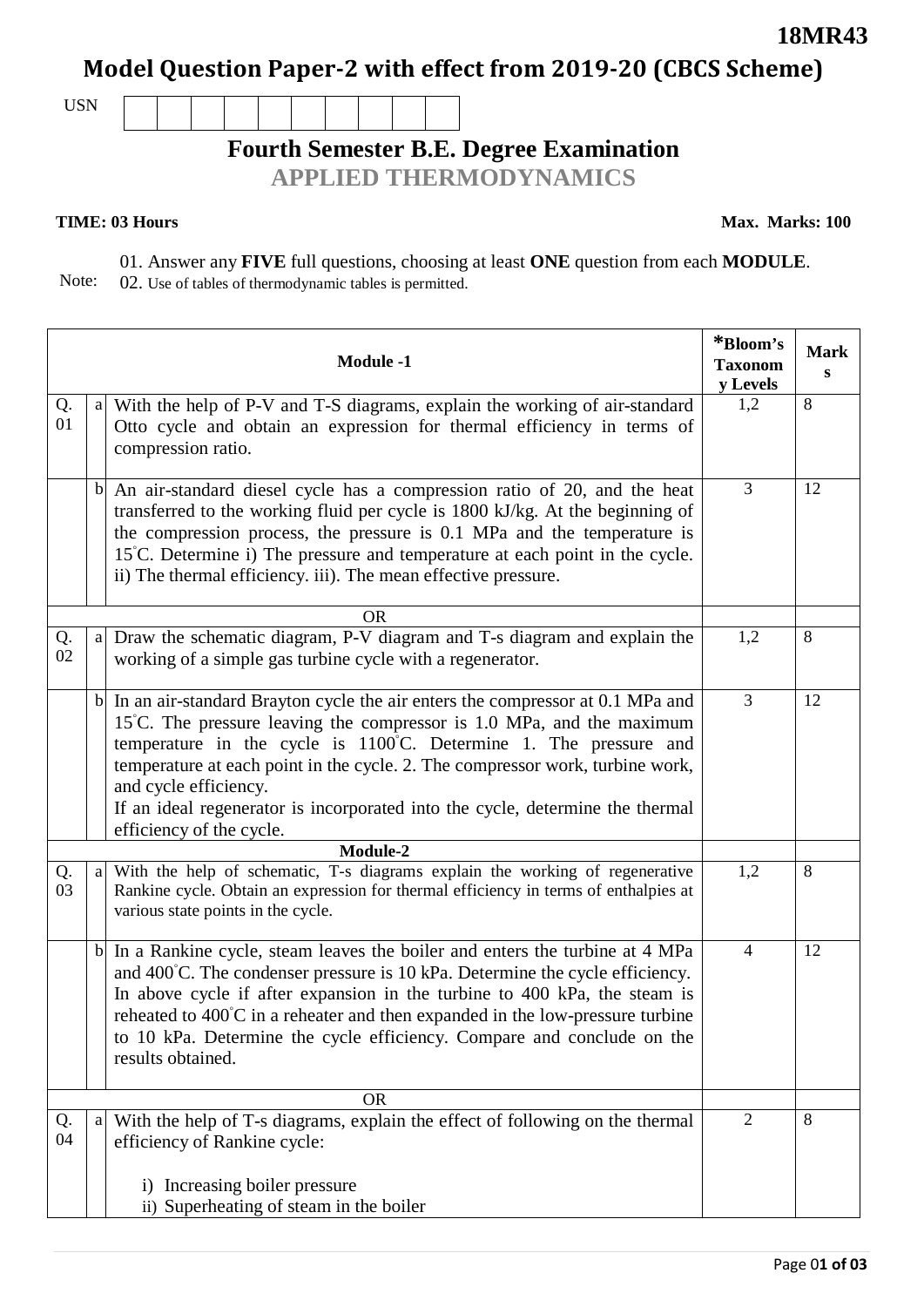## **18MR43**

|           |              | b  Consider a regenerative cycle using steam as the working fluid. Steam leaves<br>the boiler and enters the turbine at 4 MPa, 400°C. After expansion to 400<br>kPa, some of the steam is extracted from the turbine to heat the feedwater in<br>an open feedwater heater. The pressure in the feedwater heater is 400 kPa,<br>and the water leaving it is saturated liquid at 400 kPa. The steam not<br>extracted expands to 10 kPa. Determine the cycle efficiency. Solve the<br>problem with same operating conditions in case of a simple Rankine cycle<br>without regeneration. Compare and conclude on the results thus obtained.<br>Module-3 | $\overline{4}$ | 12 |
|-----------|--------------|-----------------------------------------------------------------------------------------------------------------------------------------------------------------------------------------------------------------------------------------------------------------------------------------------------------------------------------------------------------------------------------------------------------------------------------------------------------------------------------------------------------------------------------------------------------------------------------------------------------------------------------------------------|----------------|----|
| Q.<br>05  | a            | With the help of a neat sketch explain the working of Orsat apparatus used<br>for flue gas analysis.                                                                                                                                                                                                                                                                                                                                                                                                                                                                                                                                                | 1, 2           | 8  |
|           | $\mathbf{b}$ | Calculate the theoretical air-fuel ratio for the combustion of octane, C8H18.<br>Determine the molal analysis of the products of combustion when octane,<br>C8H18, is burned with 200% theoretical air, and determine the dew point of<br>the products if the pressure is 0.1 MPa.                                                                                                                                                                                                                                                                                                                                                                  | $\overline{3}$ | 12 |
|           |              | <b>OR</b>                                                                                                                                                                                                                                                                                                                                                                                                                                                                                                                                                                                                                                           |                |    |
| Q.<br>06  | a            | Define the following terms: i) Enthalpy of formation ii) Combustion efficiency iii)<br>Heat of reaction iv)Adiabatic flame temperature                                                                                                                                                                                                                                                                                                                                                                                                                                                                                                              | 1              | 8  |
|           | $\mathbf{b}$ | Methane (CH4) is burned with atmospheric air. The analysis of the products<br>on a dry basis is as follows:<br>CO2: 10%,<br>O2: 2.37%,<br>CO:0.53%,<br>N2: 87.10%.<br>Calculate the air-fuel ratio and the percent theoretical air and determine the<br>combustion equation.                                                                                                                                                                                                                                                                                                                                                                        | $\overline{3}$ | 12 |
| Module-4  |              |                                                                                                                                                                                                                                                                                                                                                                                                                                                                                                                                                                                                                                                     |                |    |
| Q.<br>07  | a            | Explain the measurement of friction power using Morse Test. Write<br>appropriate equations to show how friction power is calculated.                                                                                                                                                                                                                                                                                                                                                                                                                                                                                                                | $\overline{2}$ | 8  |
|           |              | b During the trial of a single cylinder four stroke oil engine, the following<br>results were obtained:<br>cylinder diameter = 20 cm; stroke = 40 cm; mean effective pressure = 6 bar,<br>torque = 407 Nm; speed = 250 rpm; oil consumption = 4 kg/h; calorific value<br>of fuel = 43 MJ/kg; cooling water flow rate = 4.5 kg/min; air used per kg of<br>fuel = 30 kg; rise in cooling water temp=45°C; temp of exh gas = $420^{\circ}$ C;<br>room temp = $20^{\circ}$ C; mean specific heat of exh gas = 1 kJ/kgK; specific heat of<br>water = $4.18 \text{ kJ/kgK}$<br>Find IP, BP and draw up a heat balance sheet for the test in kJ/h.         | $\overline{3}$ | 12 |
| <b>OR</b> |              |                                                                                                                                                                                                                                                                                                                                                                                                                                                                                                                                                                                                                                                     |                |    |
| Q.<br>08  | a            | Define the following terms with reference to IC Engines: i)Brake power<br>iii)<br>Indicated Power iii) Brake thermal efficiency iv) Volumetric efficiency                                                                                                                                                                                                                                                                                                                                                                                                                                                                                           | $\mathbf{1}$   | 8  |
|           | $\mathbf{b}$ | An eight cylinder, 4 stroke engine of 9 cm bore and 8 cm stroke with a compression<br>ratio of 7 is tested at 4500 rpm on a dynamometer which has 54 cm arm. During a<br>10 minutes test the dynamometer scale beam reading was 42 kg and the engine<br>consumed 4.4 kg of gasoline having a calorific value of 44 MJ/kg. Air at $27^{\circ}$ C and 1<br>bar was supplied to the carburetor at the rate of 6 kg/min. Find:                                                                                                                                                                                                                          | $\overline{3}$ | 12 |